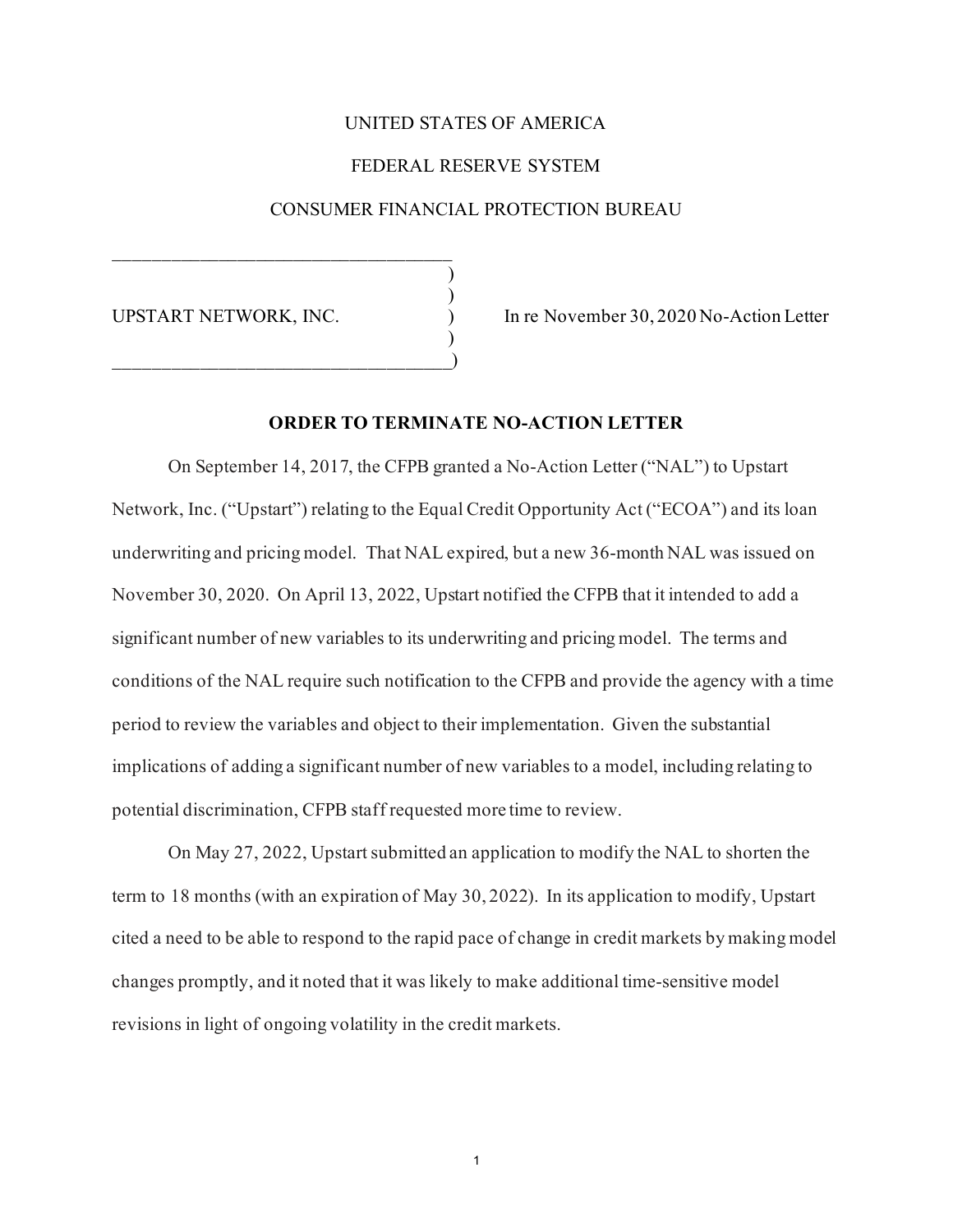In submitting an application to modify a NAL to shorten the term to expire immediately, Upstart has effectively requested to terminate the NAL. The CFPB's current NAL Policy provides that the CFPB intends to notify recipients of possible grounds for termination before terminating a NAL; however, given that the recipient in this case requested termination, and that the recipient has expressed an interest in expeditiously terminating the NAL, the CFPB is issuing this order without further process.

Upstart has requested termination because it would like to make time-sensitive model changes that are not possible if the CFPB were to conduct the appropriate level of monitoring and review. The CFPB has never endorsed Upstart's model, but there is a risk that the public could misconstrue the NAL to suggest that the CFPB concluded Upstart's model complieswith the ECOA. At least one published study assumed that the CFPB assisted in developing the counter-factual model used to test Upstart's model.<sup>1</sup> None of this is true—the CFPB has not endorsed Upstart's model, and has not performed the analysis necessary to conclude whether Upstart's model does or does not violate the ECOA. In light of the risk that the NAL is misconstrued as an endorsement, the CFPB would need to perform more rigorous monitoring and assessment of Upstart's model and any changes to the model in order to responsibly sustain the NAL, which would take more time and resources consistent with CFPB staff's request for more time to review Upstart's proposed changes to the model. Upstart has correctly identified that this review would prevent them from making quick business decisions with regard to its model.

<span id="page-1-0"></span> $^1$  Marco Di Maggio, Dimuthu Ratnadiwakara, & Don Carmichael, Invisible Primes: Fintech Lending WITH ALTERNATIVE DATA, 3 (HARVARD BUSINESS SCHOOL, 2021), [https://www.hbs.edu/ris/Publication%20Files/22-024\\_80dc9115-69cc-4564-99c6-3a937f275d31.pdf.](https://www.hbs.edu/ris/Publication%20Files/22-024_80dc9115-69cc-4564-99c6-3a937f275d31.pdf)